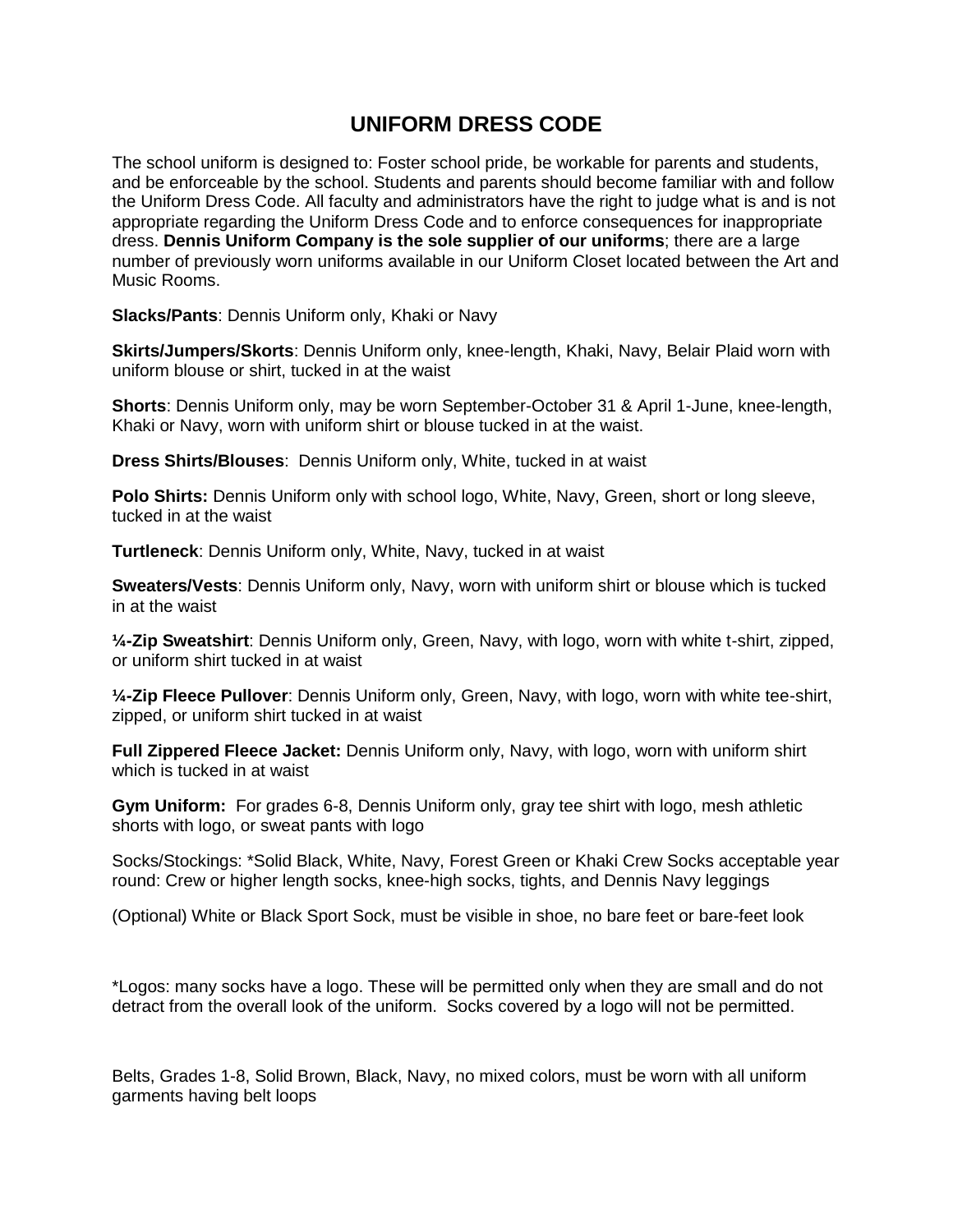Underclothes: Undershirts must be solid white, any brand

Biking Shorts for Girls, Solid Navy, Dennis Uniform only

Shoes: Non-marking dress or athletic shoes must be closed-toe & closed-heel

No 'Crocs', or toe-shoes may be worn. Outdoor boots, insulated boots or shoes, must be removed outside the classroom and not worn throughout the school day. Mid-calf, hiking boots, and UGG boots may be worn on spirit days only.

Make-Up: Grades K-5, none; Grades 6-8, minimal applied at home

No make-up, hair spray, nail polish, face glitter, etc…may be brought to school.

Perfume/Cologne: None due to severe allergies of some staff & students

Jewelry: Minimal, no more than one necklace, bracelet, etc…, earrings, no larger than a quarter, no thick chains, body piercing, tattoos, etc…

No hats, scarves, or head coverings may be worn in building.

All clothing should be in good repair, free of frayed edges or tears.

## **DENNIS UNIFORM MANUFACTURING CO.**

| <b>Store Location:</b><br>1532 North Opdyke, Suite #450 |  |
|---------------------------------------------------------|--|
|---------------------------------------------------------|--|

Auburn Hills, MI

Phone: 248-340-8890

Check catalog or Call for Store Hours

Online Orders: www.dennisuniform.com

School code: HAA

Save an Additional 8% with Dennis Scrip, available in the school office.

## **UNIFORM DRESS CODE VIOLATION**

Students who are out of uniform may be asked to call parents to bring the appropriate clothing to school or choose clothing to wear from the Uniform Closet. Violation of dress code will result in a student not being allowed to participate in Spirit Day. Additional consequences may be added for repeat offenses.